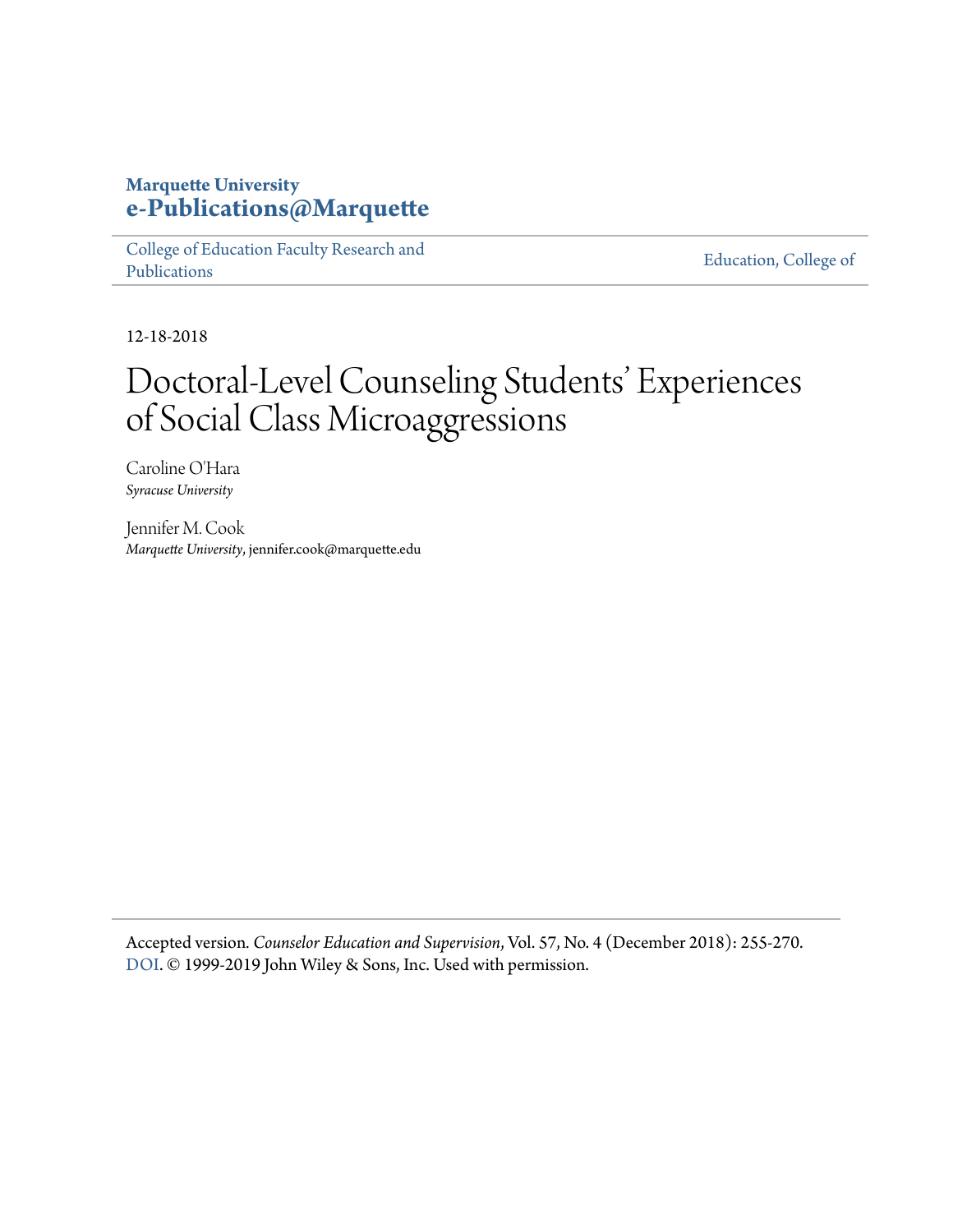**Marquette University**

## **e-Publications@Marquette**

## *Education Faculty Research and Publications/College of Education*

*This paper is NOT THE PUBLISHED VERSION;* **but the author's final, peer-reviewed manuscript.**  The published version may be accessed by following the link in the citation below.

*Counselor Education and Supervision*, Vol. 57, No. 4 (2018): 255-270. [DOI.](https://www.doi.org/10.1002/ceas.12115) This article is © Wiley and permission has been granted for this version to appear in [e-Publications@Marquette.](http://epublications.marquette.edu/) Wiley does not grant permission for this article to be further copied/distributed or hosted elsewhere without the express permission from Wiley.

# Doctoral-Level Counseling Students' Experiences of Social Class **Microaggressions**

## Caroline O'Hara

Counseling and Human Services Department, Syracuse University, Syracuse, NY

### Jennifer M. Cook

Department of Counselor Education and Counseling Psychology, Marquette University, Milwaukee, WI

## Abstract

The authors recruited 11 doctoral-level counseling students to participate in a study exploring the lived experiences of people who have encountered social class microaggressions (SCMs). Findings (consisting of 6 themes) suggest that SCMs are a distinct phenomenon arising from interpersonal and environmental exchanges that damage recipients. The authors present implications for counselor education and future research trajectories.

Experiences of privilege and oppression continue to permeate the daily lives of people living in the United States (Lewis, Mendenhall, Harwood, & Huntt, **[2013](https://onlinelibrary.wiley.com/doi/full/10.1002/ceas.12115#ceas12115-bib-0012)**; Ratts, Singh, Nassar-McMillan, Butler, &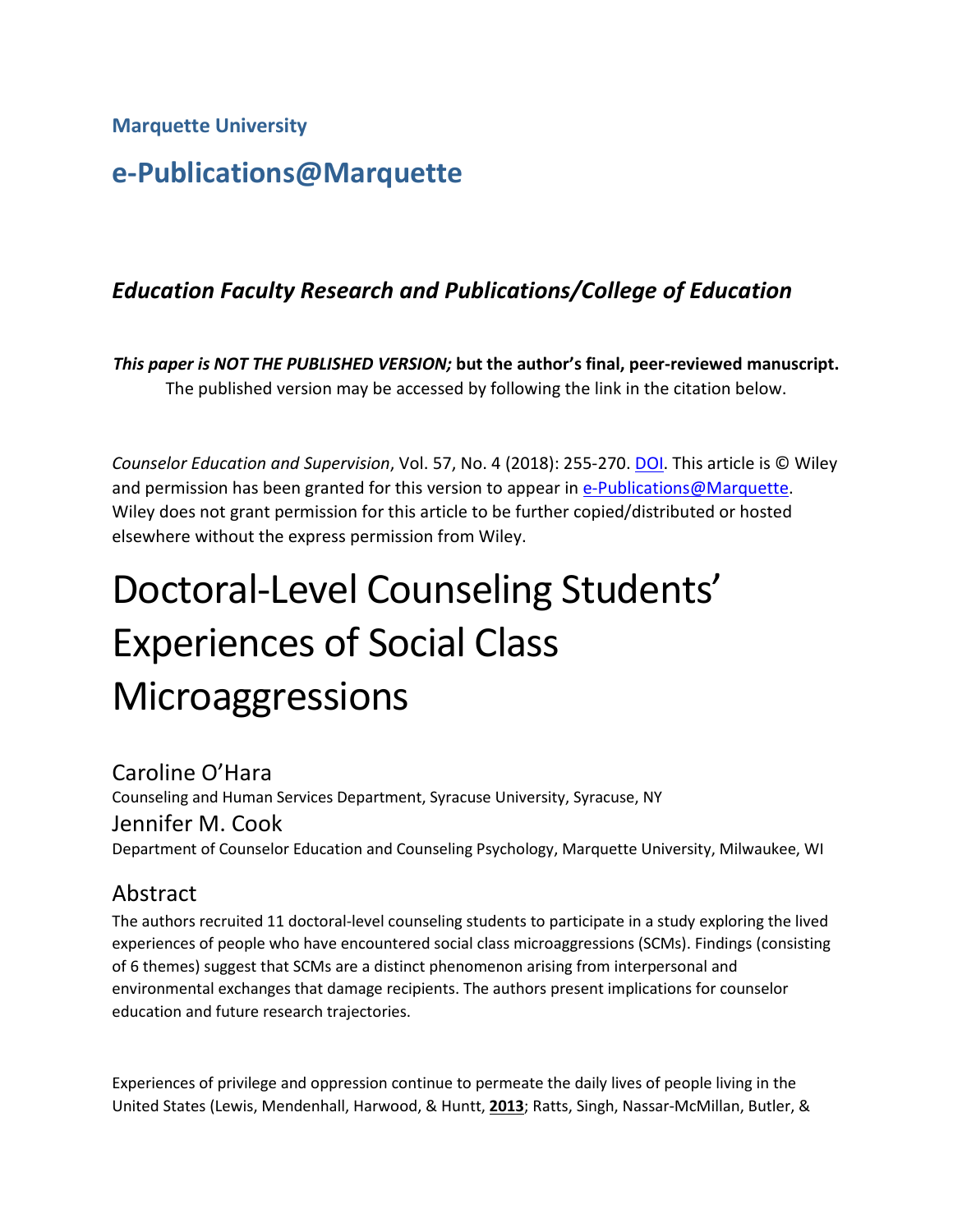McCullough, **[2016](https://onlinelibrary.wiley.com/doi/full/10.1002/ceas.12115#ceas12115-bib-0020)**; Sue et al., **[2007](https://onlinelibrary.wiley.com/doi/full/10.1002/ceas.12115#ceas12115-bib-0032)**). Although overt expressions of hostility are considered to be illmannered and undesirable behaviors, covert discrimination and degradation continue to be prevalent in the day-to-day interactions of individuals and groups that experience interpersonal and systemic marginalization (Ratts et al., **[2016](https://onlinelibrary.wiley.com/doi/full/10.1002/ceas.12115#ceas12115-bib-0020)**; Sue et al., **[2007](https://onlinelibrary.wiley.com/doi/full/10.1002/ceas.12115#ceas12115-bib-0032)**). These subtle and commonplace indignities communicate to recipients that they are *less than* dominant culture individuals, that they do not belong, and that their realities are invalid. These daily hostilities are known as *microaggressions*, a term coined by Pierce, Carew, Pierce-Gonzalez, and Willis (**[1978](https://onlinelibrary.wiley.com/doi/full/10.1002/ceas.12115#ceas12115-bib-0019)**).

For the last 2 decades, scholars have generated empirical and theoretical work (Constantine, **[2007](https://onlinelibrary.wiley.com/doi/full/10.1002/ceas.12115#ceas12115-bib-0005)**; Constantine & Sue, **[2007](https://onlinelibrary.wiley.com/doi/full/10.1002/ceas.12115#ceas12115-bib-0006)**; Nadal, **[2011](https://onlinelibrary.wiley.com/doi/full/10.1002/ceas.12115#ceas12115-bib-0015)**, **[2013](https://onlinelibrary.wiley.com/doi/full/10.1002/ceas.12115#ceas12115-bib-0016)**; Sue, **[2010a](https://onlinelibrary.wiley.com/doi/full/10.1002/ceas.12115#ceas12115-bib-0029)**, **[2010b](https://onlinelibrary.wiley.com/doi/full/10.1002/ceas.12115#ceas12115-bib-0030)**; Sue et al., **[2007](https://onlinelibrary.wiley.com/doi/full/10.1002/ceas.12115#ceas12115-bib-0032)**; Torres-Harding, Andrade, & Romero Diaz, **[2012](https://onlinelibrary.wiley.com/doi/full/10.1002/ceas.12115#ceas12115-bib-0033)**) documenting the nature of microaggressions, including the forms they take (i.e., microassaults, microinsults, and microinvalidations) and the ways in which they are transmitted (i.e., language, nonverbal behaviors, and environment). *Microassaults* include overt or covert actions or environments that communicate denigration and hostility (e.g., slurs, swastikas). *Microinsults* tend to be more covert and involve actions or environments that are offensive or indicate contempt for the recipient. *Microinvalidations* tend to be more covert and include actions or environments that ignore, undermine, or dismiss the lived realities of recipients (Sue et al., **[2007](https://onlinelibrary.wiley.com/doi/full/10.1002/ceas.12115#ceas12115-bib-0032)**). Most commonly, researchers have investigated microaggressions rooted in race, gender, and sexual identity (Capodilupo et al., **[2010](https://onlinelibrary.wiley.com/doi/full/10.1002/ceas.12115#ceas12115-bib-0004)**; Lewis et al., **[2013](https://onlinelibrary.wiley.com/doi/full/10.1002/ceas.12115#ceas12115-bib-0012)**; Shelton & Delgado-Romero, **[2011](https://onlinelibrary.wiley.com/doi/full/10.1002/ceas.12115#ceas12115-bib-0023)**; Sue, Capodilupo, & Holder, **[2008](https://onlinelibrary.wiley.com/doi/full/10.1002/ceas.12115#ceas12115-bib-0031)**). However, microaggressions can manifest in relation to other identity dimensions and in any relationship where power hierarchies, stratification, privilege, and oppression are present (Sue, **[2010b](https://onlinelibrary.wiley.com/doi/full/10.1002/ceas.12115#ceas12115-bib-0030)**; Sue et al., **[2007](https://onlinelibrary.wiley.com/doi/full/10.1002/ceas.12115#ceas12115-bib-0032)**). Because of this, leading microaggression scholars routinely encourage the examination of microaggressions across other identities (L. Smith & Redington, **[2010](https://onlinelibrary.wiley.com/doi/full/10.1002/ceas.12115#ceas12115-bib-0028)**; Sue, **[2010a](https://onlinelibrary.wiley.com/doi/full/10.1002/ceas.12115#ceas12115-bib-0029)**, **[2010b](https://onlinelibrary.wiley.com/doi/full/10.1002/ceas.12115#ceas12115-bib-0030)**), including intersecting identity dimensions (Liegghio & Caragata, **[2016](https://onlinelibrary.wiley.com/doi/full/10.1002/ceas.12115#ceas12115-bib-0013)**; L. Smith & Redington, **[2010](https://onlinelibrary.wiley.com/doi/full/10.1002/ceas.12115#ceas12115-bib-0028)**). To date, microaggressions related to social class have received little scholarly attention. The current study attempts to address this gap by investigating experiences of microaggressions related to social class—namely, *social class microaggressions* (SCMs).

Social class is a complex construct associated with one's ranked place in the world relative to others based on economic and social factors (Cook & Lawson, **[2016](https://onlinelibrary.wiley.com/doi/full/10.1002/ceas.12115#ceas12115-bib-0007)**). We use the following definition: *Social class* is a subjective identity dimension composed of discrete socioeconomic status (SES) variables (i.e., income, education, and occupation) that combine with additional factors, such as resources, location, shared and individual experiences, and perceived status, that shape attitudes, beliefs, worldviews, values, and behaviors (Cook & Lawson, **[2016](https://onlinelibrary.wiley.com/doi/full/10.1002/ceas.12115#ceas12115-bib-0007)**; Liu, Soleck, Hopps, Dunston, & Pickett, **[2004](https://onlinelibrary.wiley.com/doi/full/10.1002/ceas.12115#ceas12115-bib-0014)**). To identify social class as an identity dimension, people use many descriptors and terms that may vary by person or group (e.g., poor, blue collar, upper class, middle class, lower class, working poor, upper crust, elite, owning class, ruling class, working class). In addition, people often conflate social class and SES (Cook & Lawson, **[2016](https://onlinelibrary.wiley.com/doi/full/10.1002/ceas.12115#ceas12115-bib-0007)**). Although SES is necessary to defining and understanding social class, social class is not SES in and of itself (Cook & Lawson, **[2016](https://onlinelibrary.wiley.com/doi/full/10.1002/ceas.12115#ceas12115-bib-0007)**).

SCMs are a burgeoning research area. In clinical settings, difficulties associated with both identifying microaggressions and finding ways to combat them have been researched (Liegghio & Caragata, **[2016](https://onlinelibrary.wiley.com/doi/full/10.1002/ceas.12115#ceas12115-bib-0013)**). Investigators have examined constructs related to SCMs in higher education settings as well (Sarcedo, Matias, Montoya, & Nishi, **[2015](https://onlinelibrary.wiley.com/doi/full/10.1002/ceas.12115#ceas12115-bib-0021)**). Young, Anderson, and Stewart (**[2015](https://onlinelibrary.wiley.com/doi/full/10.1002/ceas.12115#ceas12115-bib-0034)**) coined the term *hierarchical microaggressions* for situations in which participants experienced a systematic devaluing of their personhood based upon their institutional role. L. Smith, Mao, and Deshpande (**[2016](https://onlinelibrary.wiley.com/doi/full/10.1002/ceas.12115#ceas12115-bib-0026)**)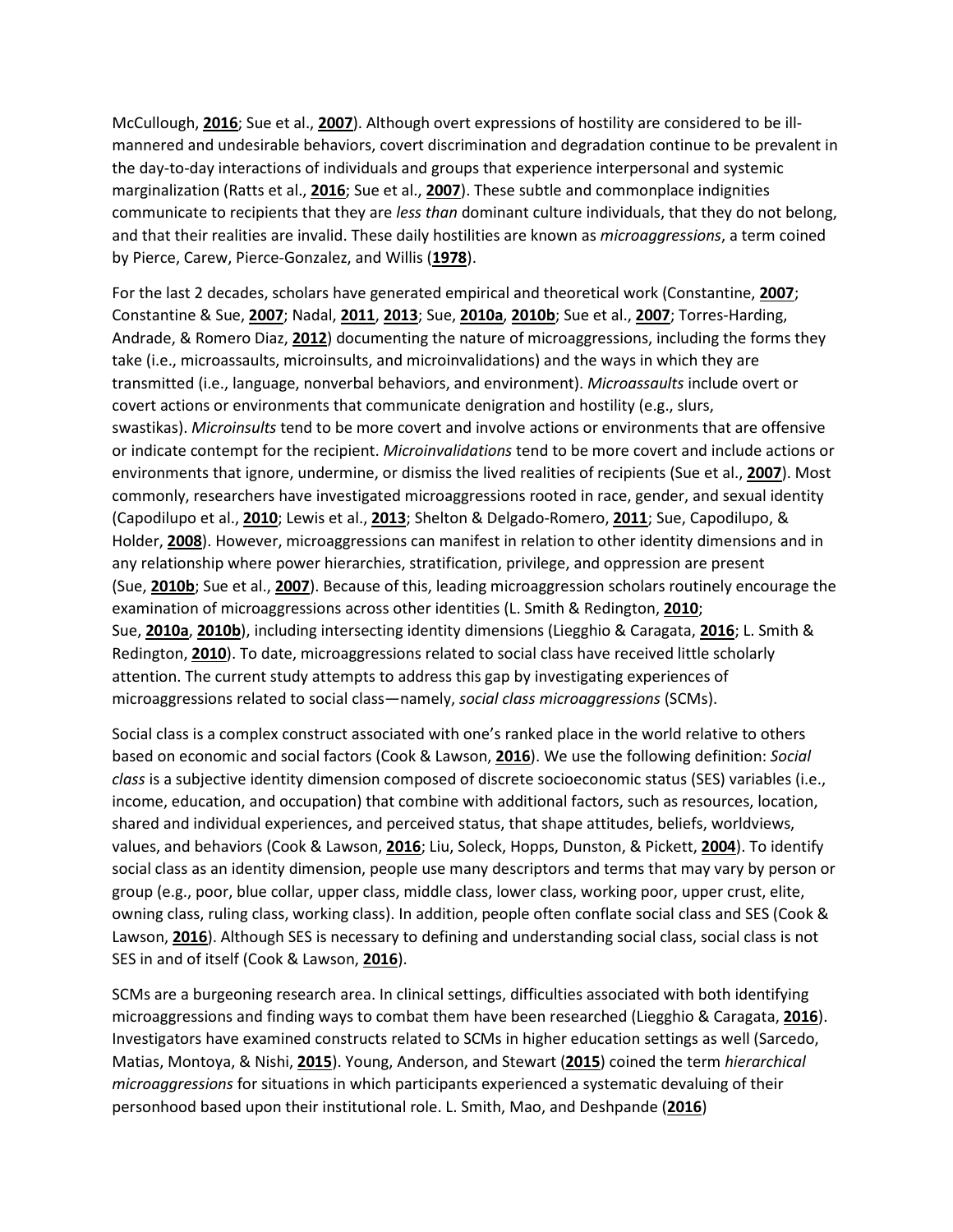investigated *classist microaggressions* in poor and working-class students. Their results indicated that microaggressions related to social class negatively affected participants via financial barriers, alienation, and stigmatization.

SCMs in an educational context might include comments such as "You are such an inspiration growing up how you did. How did you move on and up so well?" or "You really need to focus on school and not your other job right now. You can make money when you graduate." L. Smith et al. (**[2016](https://onlinelibrary.wiley.com/doi/full/10.1002/ceas.12115#ceas12115-bib-0026)**) reported that SCMs can include assumptions about students' backgrounds and about whether students understand how to navigate higher education contexts. For example, some participants in their study reported that professors were surprised if their students did not identify as middle class or could not afford course materials. Others reported not knowing "unspoken guidelines" (p. 138), expectations, and professional etiquette when interacting with professors. In addition, participants reported feelings of disconnection from their families of origin and challenges sharing their higher education experiences. Microaggressive environments, experiences, statements, and beliefs can be insulting or convey that the recipient's needs are not relevant or valid. In addition, messages privileging middle or upper social class values (e.g., achievement and ambition, the importance of financial investing, centralizing one's occupation as the reason for living) can create microaggressive environments for those in other social class statuses (Cook & O'Hara, **[2017](https://onlinelibrary.wiley.com/doi/full/10.1002/ceas.12115#ceas12115-bib-0008)**; L. Smith et al., **[2016](https://onlinelibrary.wiley.com/doi/full/10.1002/ceas.12115#ceas12115-bib-0026)**). Even though results from existing studies indicate that SCMs are a real and persistent threat in higher education settings, SCMs have not been explored in counselor education.

Ethical codes, accreditation standards, and professional guidelines require that counselors attend to related constructs of social position and SES (American Counseling Association [ACA], **[2014](https://onlinelibrary.wiley.com/doi/full/10.1002/ceas.12115#ceas12115-bib-0001)**; Council for Accreditation of Counseling and Related Educational Programs [CACREP], **[2015](https://onlinelibrary.wiley.com/doi/full/10.1002/ceas.12115#ceas12115-bib-0009)**; National Board for Certified Counselors, **[2012](https://onlinelibrary.wiley.com/doi/full/10.1002/ceas.12115#ceas12115-bib-0017)**; Ratts et al., **[2016](https://onlinelibrary.wiley.com/doi/full/10.1002/ceas.12115#ceas12115-bib-0020)**). Professional standards do not expressly use the term social class; they only name constructs related to it. Because social class is distinct from and more nuanced than SES, the absence of the term is notable and reflects the need to continue studying social class–related issues. Indeed, the absence of the term may also reflect society's lack of understanding about social class. Thus, it is imperative that professional counselors increase their competence regarding social class and SCMs and research SCMs to potentially prevent additional marginalization. Furthermore, if members of the counseling profession understand how SCMs manifest, then counselor educators and supervisors can integrate education, prevention, and response interventions throughout their roles and curricula.

To understand how doctoral-level counseling students experience SCMs, we used qualitative inquiry specifically, interpretative phenomenological analysis (IPA). Although the phenomenon of microaggressions has been documented by researchers, SCMs represent a newer facet not yet explored in depth. Thus, the purpose of our study was to explore and understand the experiences of SCMs. Because the study was exploratory and not confirmatory, we avoided labeling experiences with preestablished categories. We used the following research question to guide our study: What are the experiences of doctoral-level counseling students who have encountered SCMs during counselor education training?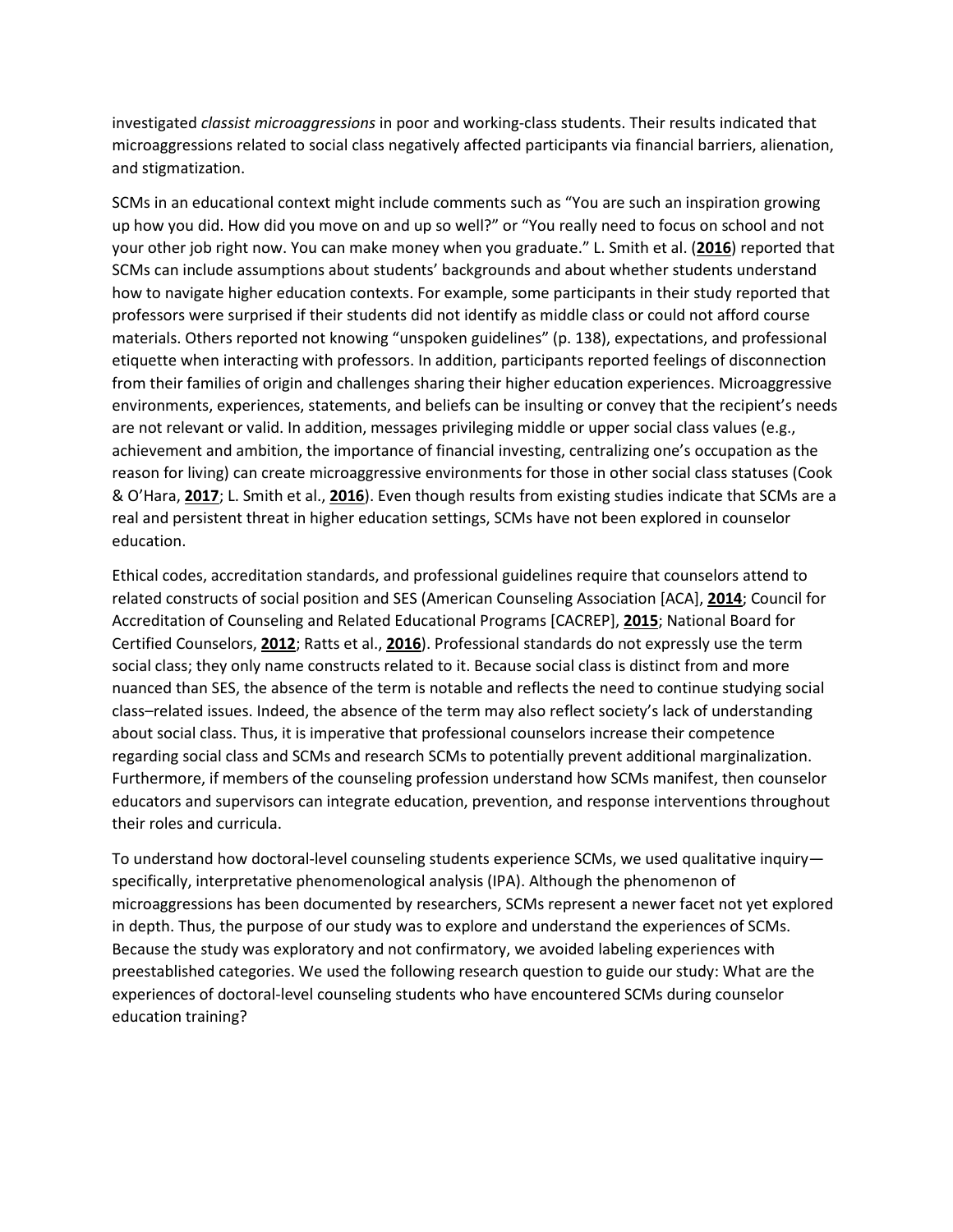## Method

We utilized IPA for this investigation. Rooted in existential philosophy, IPA is a type of phenomenological research that attends to meaning and process (Brocki & Wearden, **[2006](https://onlinelibrary.wiley.com/doi/full/10.1002/ceas.12115#ceas12115-bib-0003)**; Larkin & Thompson, **[2012](https://onlinelibrary.wiley.com/doi/full/10.1002/ceas.12115#ceas12115-bib-0011)**; J. A. Smith, Flowers, & Larkin, **[2009](https://onlinelibrary.wiley.com/doi/full/10.1002/ceas.12115#ceas12115-bib-0024)**). IPA allows researchers to attend to perceptions and complicated interpersonal processes, such as microaggressions (J. A. Smith et al., **[2009](https://onlinelibrary.wiley.com/doi/full/10.1002/ceas.12115#ceas12115-bib-0024)**). Researchers utilizing IPA acknowledge a double hermeneutic that includes both the meaning participants create and the meaning researchers create (Larkin & Thompson, **[2012](https://onlinelibrary.wiley.com/doi/full/10.1002/ceas.12115#ceas12115-bib-0011)**). Data analysis focuses on how things are understood instead of merely what happened. Constantine and Sue (**[2007](https://onlinelibrary.wiley.com/doi/full/10.1002/ceas.12115#ceas12115-bib-0006)**) used IPA to study microaggressions, and IPA is particularly useful in exploring phenomena that may be complex and sensitive (J. A. Smith et al., **[2009](https://onlinelibrary.wiley.com/doi/full/10.1002/ceas.12115#ceas12115-bib-0024)**). Our data analysis developed findings in two clear areas: the lived experiences of SCMs, and the function of SCMs. As such, two manuscripts were warranted (American Psychological Association, **[2010](https://onlinelibrary.wiley.com/doi/full/10.1002/ceas.12115#ceas12115-bib-0002)**; Hunt, **[2011](https://onlinelibrary.wiley.com/doi/full/10.1002/ceas.12115#ceas12115-bib-0010)**); in the current article, we explore the lived experiences of SCMs.

#### Participants and Procedure

The institutional review boards at both authors' universities granted approval, and in conducting our study, we conformed to ethical standards for research (ACA, **[2014](https://onlinelibrary.wiley.com/doi/full/10.1002/ceas.12115#ceas12115-bib-0001)**). Homogeneous, criterion, snowball, and purposeful sampling strategies were used to select participants (Brocki & Wearden, **[2006](https://onlinelibrary.wiley.com/doi/full/10.1002/ceas.12115#ceas12115-bib-0003)**; Larkin & Thompson, **[2012](https://onlinelibrary.wiley.com/doi/full/10.1002/ceas.12115#ceas12115-bib-0011)**; Patton, **[2014](https://onlinelibrary.wiley.com/doi/full/10.1002/ceas.12115#ceas12115-bib-0018)**; J. A. Smith et al., **[2009](https://onlinelibrary.wiley.com/doi/full/10.1002/ceas.12115#ceas12115-bib-0024)**). We recruited individuals who were from a CACREP-accredited doctoral program and had experienced microaggressions related to social class and/or SES. We intentionally chose doctoral students because we found no empirical literature confirming or denying this phenomenon in counselor education. In addition, because of their extended formal education and exposure to sociocultural issues, we believed the doctoral students could best articulate the phenomenon. We contacted fellow counselor educator colleagues across the United States asking them to share a description of our study and our contact information with students in their programs. Interested participants contacted us, and we prescreened them to ensure they met inclusion criteria. We excluded two people who did not meet the criteria. We invited the remaining participants to complete demographic information through an online portal (**[eSurv.org](http://esurv.org/)**), to review the informed consent paperwork, and to participate in two semistructured interviews. We requested participation in two interviews in order to be thorough and to provide opportunities for context and deeper understanding, consistent with the iterative process inherent to IPA (J. A. Smith et al., **[2009](https://onlinelibrary.wiley.com/doi/full/10.1002/ceas.12115#ceas12115-bib-0024)**). Once participants completed the first interview, we sent them a \$15 electronic gift card.

The demographic information we collected included major sociocultural identity variables. Participants could self-identify using a write-in option if the options provided did not accurately reflect their identities. To promote confidentiality, participants chose pseudonyms, which were used to discuss interviews and during data analysis. Semistructured interviews consisted of questions related to experiences of SCMs. We drafted interview questions rooted in the literature, including some questions modeled after other microaggression studies. For the first interview, sample interview questions included, "What comes to mind when you hear the term social class microaggressions?" and "Think of some times during your counseling training program in which you felt uncomfortable because you perceived the experience to be a social class microaggression. Please describe and give as many details as possible."

For the second interview, we asked participants to reflect on thoughts and experiences related to SCMs that had occurred since the first interview (Seidman, **[2006](https://onlinelibrary.wiley.com/doi/full/10.1002/ceas.12115#ceas12115-bib-0022)**; J. A. Smith et al., **[2009](https://onlinelibrary.wiley.com/doi/full/10.1002/ceas.12115#ceas12115-bib-0024)**). For example, we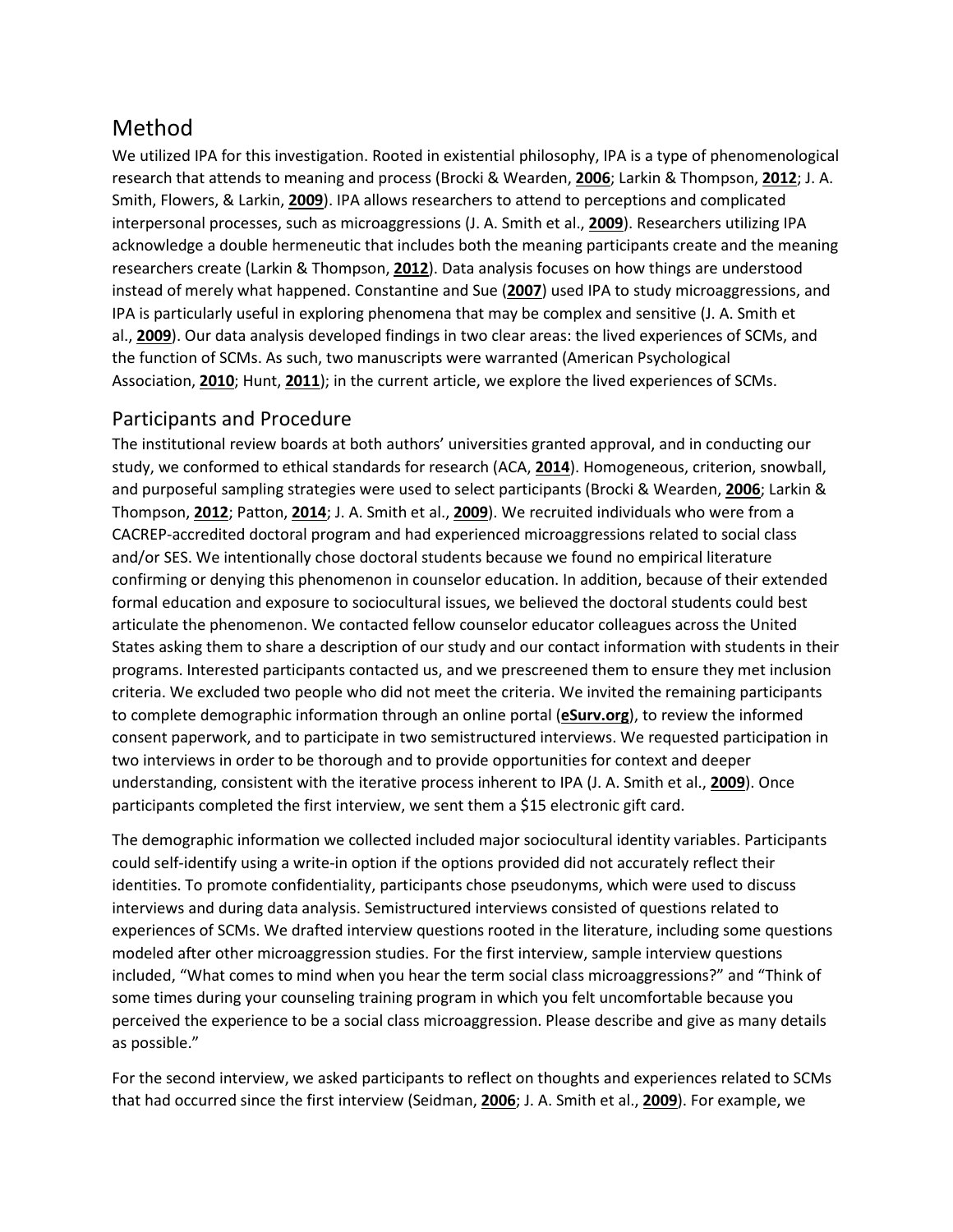asked participants "to share any additional information that you have thought of regarding your experiences of feeling slighted, challenged, put down, etc., based on your social class/SES group affiliation and/or identity" and to "share any additional information that you have thought of regarding the terms social class microaggressions and classism." Before we launched the study, we conducted two pilot interviews with individuals who met the inclusion criteria, but whose information and responses are not included in the findings. The purpose was to use their feedback to improve the interview process, identify necessary changes, and provide additional rigor. Through feedback and by reflecting upon the process, we made some minor adjustments to the interview questions.

The final group of participants (*N* = 11) included individuals from across the United States. Nine were located in the South, one was in the Northeast, and one was in the Rocky Mountain region. They ranged in age from 28 to 54 years old and included 10 women and one man. No one identified as transgender or gender expansive. Participants were racially diverse, with six identifying as Black/African American, four as European/White American, and one as Hispanic/Latinx. Two participants further identified as multiracial. Two participants identified as bisexual, eight as heterosexual, and one offered no response. All identified English as their primary language used for reading, speaking, writing, and communicating. Relationship statuses included four married, five single, and two divorced participants. Their living communities ranged across urban, suburban, town, and rural settings. Three participants indicated the presence of a chronic health condition or disability, and two of the three indicated limitations in daily functioning. Participants could identify the social class status(es) of their families of origin and their current social class status(es); many participants selected more than one social class. For family of origin, participants denoted the following social class statuses: six lower class, five middle, four working, four lower middle, two upper lower, and one upper middle. Current social class statuses were reported as follows: seven middle, two working, two upper lower, one lower middle, and one upper.

#### Data Collection and Analysis

After obtaining consent, we interviewed participants and audio recorded the interviews (10 via phone, one via Skype). We split interviews between research partners, with one author interviewing six participants and the other interviewing five. Throughout the interviews, we attempted to build rapport through empathic neutrality by using appropriate and selective self-disclosure, transparency, validation, and accurate reflections of content, feeling, and meaning (Patton, **[2014](https://onlinelibrary.wiley.com/doi/full/10.1002/ceas.12115#ceas12115-bib-0018)**; J. A. Smith et al., **[2009](https://onlinelibrary.wiley.com/doi/full/10.1002/ceas.12115#ceas12115-bib-0024)**).

We began data analysis during data collection and continued after data collection had concluded. Throughout the recursive process, we engaged in reflection through systematic journaling, memoing, bracketing, and discussions. We used IPA protocols by focusing on what mattered to the participants and why it mattered (Brocki & Wearden, **[2006](https://onlinelibrary.wiley.com/doi/full/10.1002/ceas.12115#ceas12115-bib-0003)**; Larkin & Thompson, **[2012](https://onlinelibrary.wiley.com/doi/full/10.1002/ceas.12115#ceas12115-bib-0011)**; J. A. Smith et al., **[2009](https://onlinelibrary.wiley.com/doi/full/10.1002/ceas.12115#ceas12115-bib-0024)**). After transcription, we began by reading and rereading the transcripts multiple times. We noted initial reactions, questions, patterns, and comments. This initial coding included identifying *objects of concern* and *experiential claims*. The objects of concern included anything that was important to the participants (e.g., relationships, events, interactions). The experiential claims included the meanings participants constructed from their experiences and answered the questions "Why does this matter?" and "So what?" Both researchers independently coded every interview. Once the interviews were coded, we discussed our initial impressions and preliminary codes to reach consensus. We documented all of our initial codes and emerging ideas during this initial round of coding.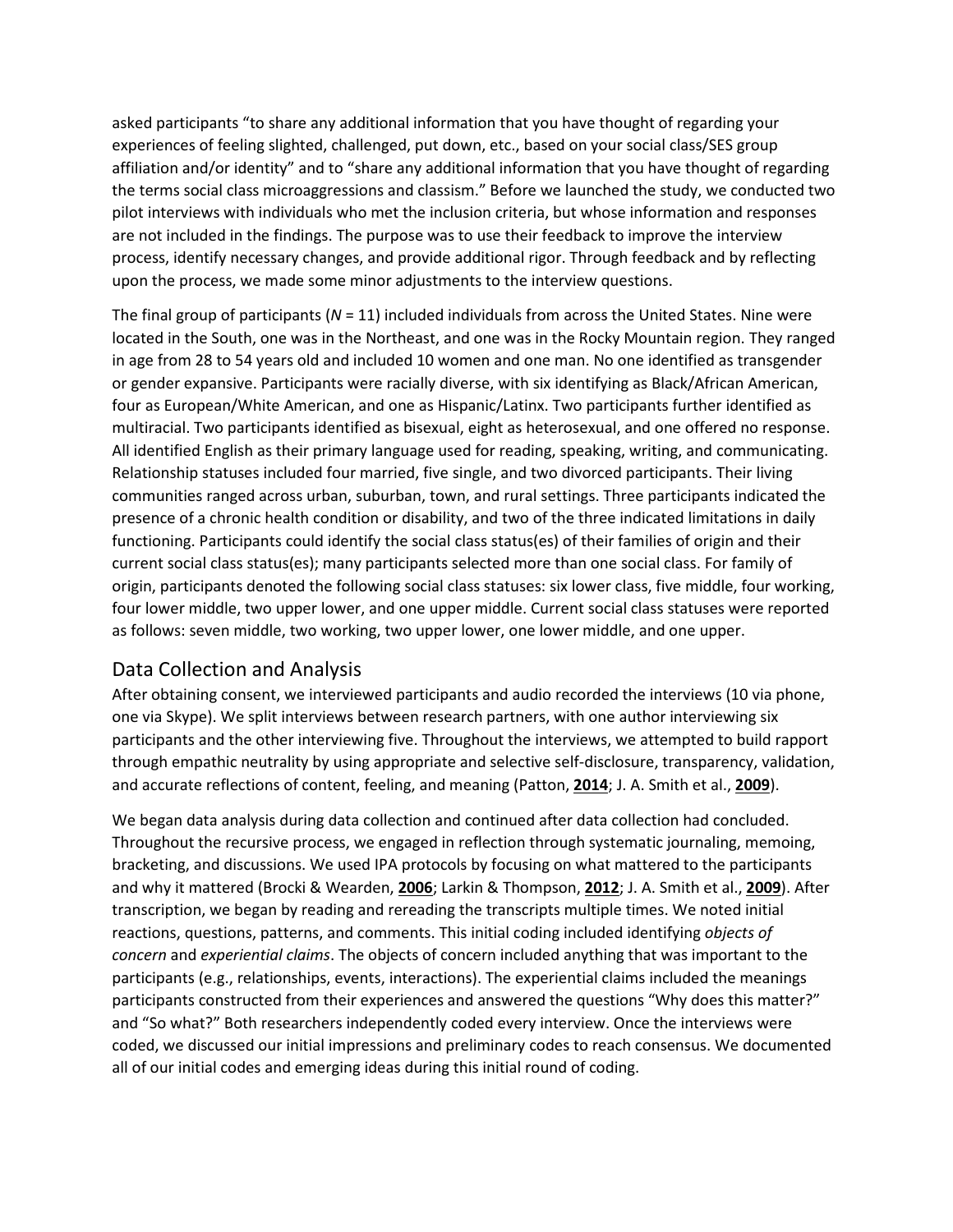Throughout coding, we developed possible, tentative interpretations of the interviews (Brocki & Wearden, **[2006](https://onlinelibrary.wiley.com/doi/full/10.1002/ceas.12115#ceas12115-bib-0003)**; Larkin & Thompson, **[2012](https://onlinelibrary.wiley.com/doi/full/10.1002/ceas.12115#ceas12115-bib-0011)**; J. A. Smith et al., **[2009](https://onlinelibrary.wiley.com/doi/full/10.1002/ceas.12115#ceas12115-bib-0024)**). We identified *theme bundles*, including clusters and patterns that made sense together, while trying not to label themes prematurely. Also, we developed an *interpretive account* that included preliminary interpretations and ongoing researcher dialogue about the meaning of the data. After the initial round of coding, we held two additional coding rounds to identify patterns and abstract categories by collapsing and synthesizing initial coding ideas. We engaged this part of analysis through multiple means, including creating diagrams, flow charts, bullet points, and color-coded lists to clarify how the transcripts, codes, and themes might be related. We used computer software, photographs, and sticky notes to move and visually shift our data so that we might explore different connections visually and linguistically.

Although we met formally after initially coding each interview and sharing our memos throughout the process, we also had spontaneous dialogue as needed to check our assumptions. We tried to be speculative, transparent, and cautious in our interpretations in order to remain open to ideas and to honor participants' accounts. Then, we organized and structured the material so that we could identify relationships among and between participants. Throughout analysis, we kept an audit trail and tied participant quotes to the emerging themes.

#### Trustworthiness

We utilized multiple strategies to promote trustworthiness and address bias. We began by exploring and documenting our positionalities, identities, expectations, and biases. We engaged in ongoing journaling, memoing, and researcher dialogue. To promote credibility, confirmability, and authenticity, we asked participants to participate in a second interview to reflect further on their SCM experiences. We used member checking by inviting participants to review their transcripts. About half (*n* = 5) agreed to the second interview and member checking. In the second interview, participants elaborated and reflected further on their experiences of SCMs since the first interview (J. A. Smith et al., **[2009](https://onlinelibrary.wiley.com/doi/full/10.1002/ceas.12115#ceas12115-bib-0024)**). In our findings, we provided lengthy participant quotes to contextualize and situate the information (J. A. Smith et al., **[2009](https://onlinelibrary.wiley.com/doi/full/10.1002/ceas.12115#ceas12115-bib-0024)**). We utilized an audit trail and collaborated with two auditors (counselor educators) who provided feedback about our themes, findings, and process. Throughout our study, we engaged peer researchers in peer consultation. Because of the interpretive nature of IPA, peer validation and auditing are more crucial than member checking (Larkin & Thompson, **[2012](https://onlinelibrary.wiley.com/doi/full/10.1002/ceas.12115#ceas12115-bib-0011)**) to attend to the double hermeneutic central to IPA.

To promote rigor and address bias, we documented our positionalities and reflexivity statements at the outset and throughout the study. The first author identified as a European American, cisgender female who was raised in and identified as middle social class. The second author identified as a European American, cisgender female who was raised in upper-lower social class, and identified as both upperlower social class and middle social class. We both utilized a constructivist paradigm and acknowledged the constructs of language, identity, power, privilege, and marginalization as defining, cocreating, shaping, and reflecting reality. Before we began the study, we believed SCMs existed but were not well documented; however, we attempted to maintain a stance of exploration, not confirmation, throughout our investigation. We assumed there would be some variation and possibly confusion about the meaning of social class as it relates to microaggressions. Also, we believed many of the examples might revolve around money explicitly (a narrowly defined SES variable) because social class is often reduced to SES only. However, because SES is a part of social class, we believed the participants' statements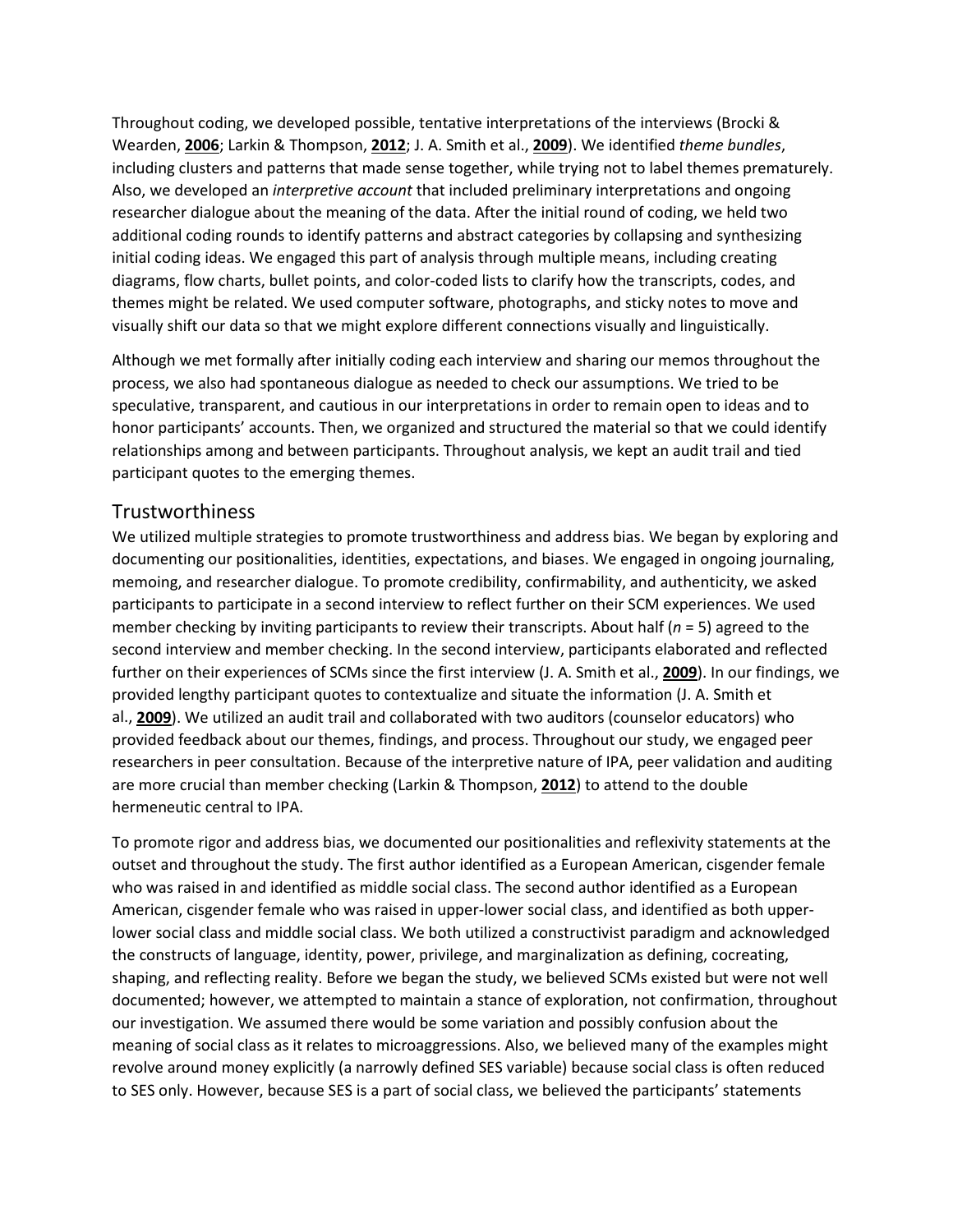would illuminate SCMs. We chose to investigate counselor education doctoral students' lived experiences of SCMs to understand whether this phenomenon exists in counselor education and if so, how it manifests and impacts doctoral students.

## Findings

The study findings suggest that SCMs are an observable phenomenon that has multiple negative consequences for recipients. We present six unique yet intersecting themes that arose from the data, illustrating the impact these experiences had on participants and the meaning they constructed from those experiences. We illustrate each theme with direct quotes that provide insight into the relational, emotional, and cognitive significance SCMs had on participants.

## I Feel Trapped in a No-Win Situation

Many of the participants articulated classic examples of no-win situations. In these instances, the person must choose between two options that offer detrimental outcomes; however, the people giving the options are unaware they are creating such situations for the individual. The participants in this study felt emotionally trapped among multiple bad choices, believing there were no good choices.

One participant recounted an interpersonal incident in one of her courses. She had self-advocated to complete one particular program milestone as early as possible (which was consistent with the timeline and policies in her catalog) so that she could progress quickly and limit the financial burden of being in graduate school. However, in practice, the other members of her program commonly completed this requirement later in their course of study. The participant knew her self-advocacy might irritate those in positions of power and strain relationships with those in her institution. She perceived that she had to assimilate or face negative consequences, even though she was within the bounds of her course catalog. She recounted the public retaliation of one of her professors that occurred in front of the class:

They went ahead and had to make a change to some university policy because I had brought to light that there was a disconnect … there was like, discrepancies between two policies or something. And so [the professor] came into our classroom and said … "You can thank [participant name] for that. And [participant name], if you want to make any other corrections to the policies please just cc me on the email." So, that was not so micro of an aggression stated in front of my whole class.

Another participant described an experience from her counseling skills course. For her, the interventions students were required to learn appeared to be relevant only for certain segments of client populations. She experienced a no-win situation in that her professors were grading her on her ability to demonstrate skills that were most effective for specific populations (i.e., the dominant culture). However, she believed these skills might not be as effective or appropriate for people of marginalized social class backgrounds. For her, the SCMs related to the system in which she was embedded. Cognitively, she believed what she was being taught was not comprehensive enough to help certain social class communities; however, she also knew she had to perform a certain way to succeed in her institutional context. She shared an experience that occurred in one of her counseling classes: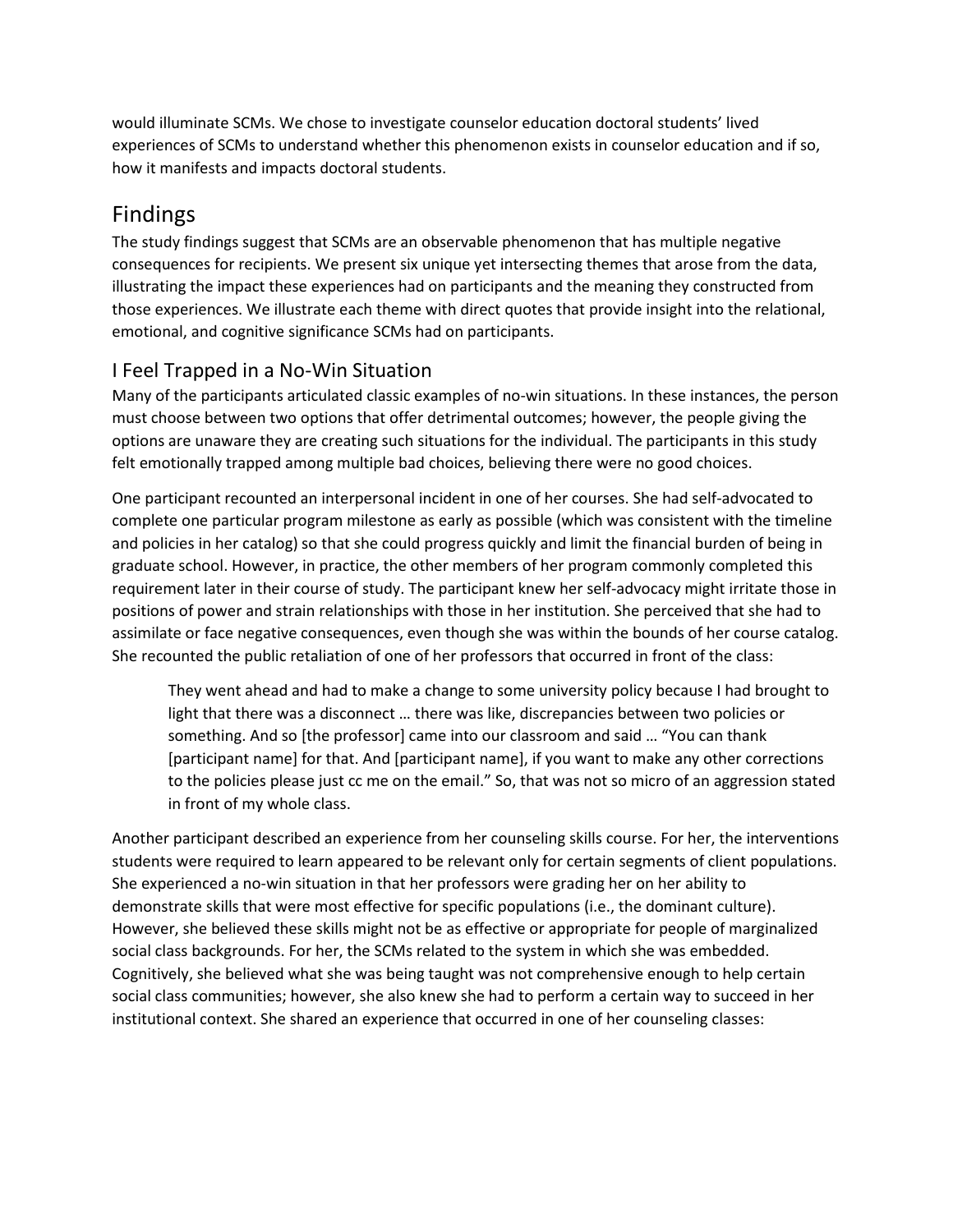I don't think that we were able to explore other ways to interview people, and I got a lower grade than I expected based on the approach that was required…. That was very troublesome for me because it felt like that if you didn't use their methodology and interview skills, then you weren't going to be able to get through this program. I realized that a lot of the ways that I have developed my tool set or built up my tool set to work with people of color of a certain [social] class would not be used or be able to be used in this class…. I don't think it's a reflection of all the different ways to work with people and we were graded on that, and so for me that felt like a microaggression, like, okay, this is the way you're supposed to do it, this is how this [social] class of people wants to be treated, so this is what we're going to do.

#### Your Insensitivity Is Harming Our Relationship and Me

Multiple participants shared stories about how SCMs damaged their relationships and sense of self. They indicated that culturally insensitive remarks and recommendations became a source of tension and disconnection. For many participants, these comments demonstrated a profound lack of understanding and knowledge of the participant. They felt insulted and emotionally hurt. A participant recounted the following interchange with a favorite professor:

I was in my graduate program. I was getting close to the end of that, and I was talking with one of my favorite professors who is still a good friend and mentor and would never intentionally say something hurtful to me because he's very strengths based, especially when it comes to me. But he was talking about what I was doing for my doctoral program and how I could start to shed [the] skin of kinda coming from a lower class background, and I knew that wasn't intentionally offensive, but you can't, you know, seeing someone's background or experience as a negative thing is kinda an example of that [SCM]. [As though] it's something that I need to get over or get rid of.

Another participant reflected on a time when her professor had instructed her to make appointments when meeting with others, as is professional practice. According to this participant, the SCM was her professor assuming she did not know about this professional expectation because of her cultural background (a rural, lower social class community). The participant felt shame and self-doubt as a result of this experience:

I think that had a lot of impact because I think I had this template in my head, that shame cycle of not being good enough. Especially when the whole thing about that meeting and appointment made me think like, did I really deserve to be here? Why didn't I stay where I am from and work on the farm for the rest of my life? What makes me really think that I can be here? And of course, I know that that's not true ... but yeah, it really made me feel for a whiledo I really deserve to be here?

Another participant explained her lack of trust and self-protection as a result of SCMs. These factors impacted her relationships and opportunities for connectedness with her professors and cohort:

There is no trust there; if I was struggling I would never tell them. You know, I wouldn't go to my mentor or something, no. Because they are going to tell me to quit my job. I can't quit my job, so the relationship is strained…. I don't show it to anybody, but they get on, you know, it frustrates me. So, I don't really have that bond with anybody.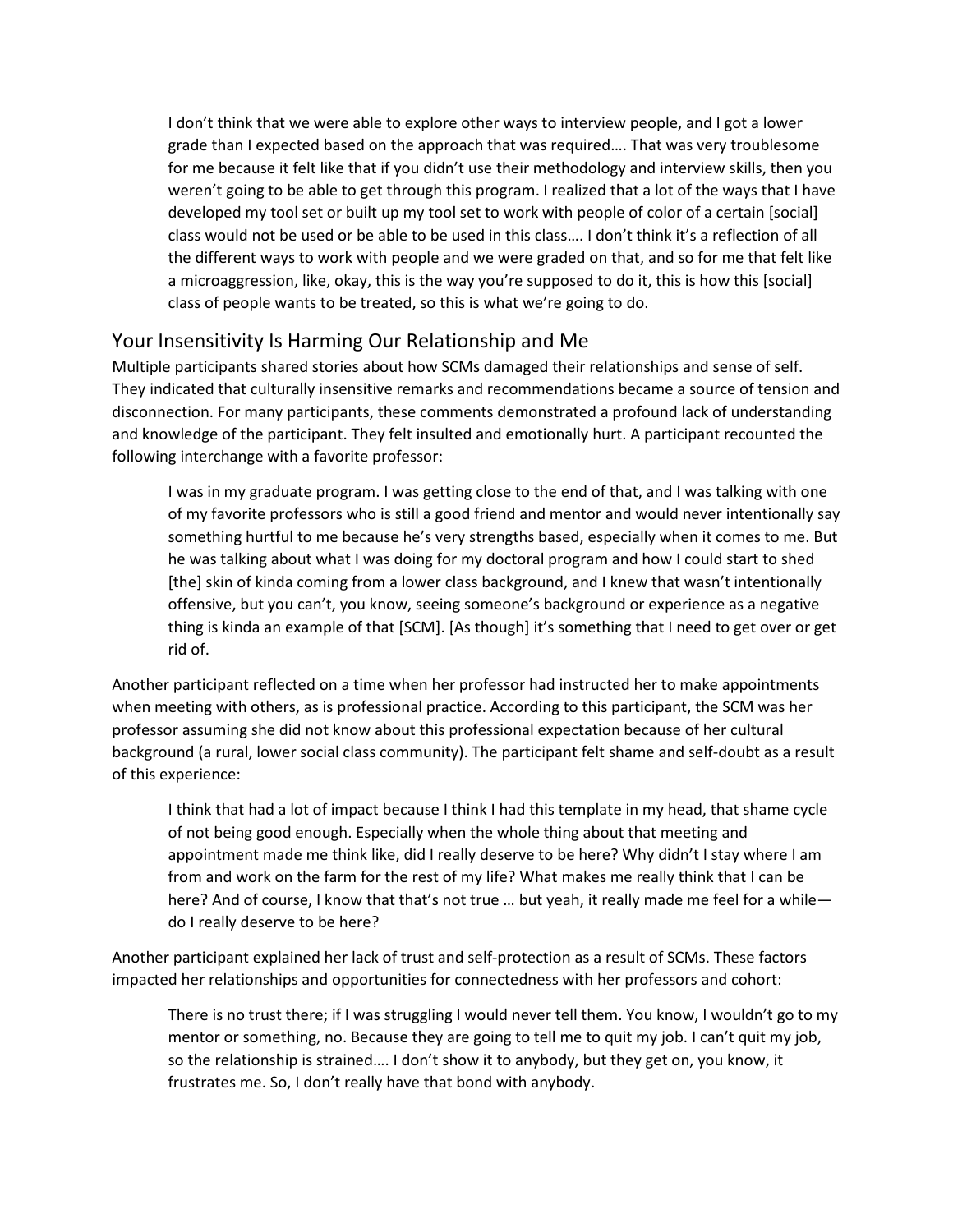#### You Expect Me to Handle Work and Money Like You Do

Participants' examples of SCMs often focused on paid compensation, worker identity, and finances, all of which relate to social class. This appears to be a unique, distinguishing feature of SCMs. For instance, a participant recounted a stressful interaction with one of her professors and members of her program. For her, the professor's words indicated a lack of awareness of the participant's cultural identity and the lived experience related to financial resources. She shared,

There was one incident with a professor where she said, "You know, you seem like you're having a hard time, or you might be a little snippy or you're, you have a bit of an attitude of some sort, maybe you should quit your part-time job, maybe you're working too much." To me, there was no question of like, was it my part-time job that was a problem? Maybe I was having an issue within the program, and also, I can't just quit my job.... It's not that simple for me to not work.

The same participant recounted,

It [social class] was never really brought up because I'm really the only person in the program that needs to work as much as I do. Everybody else in my cohort, they're only working part-time this summer. None of them work during the year … it's always, "Oh you're working again, oh I hope you're practicing self-care, oh my gosh are you taking a break?" And I'm like, I don't, I have to … I don't have the option. I don't really know what people want me to do. I have to work.

The words of her cohort peers were framed from a position of concern and caring related to the participant's "self-care." However, the participant's life circumstances required a different order of priorities. For the participant, these interchanges meant that her peers did not understand her reality because they were asking her to do something she perceived as impossible and damaging. The effect on her yielded strained relationships between her and her cohort.

Another participant shared her frustrations with the chronic assumptions others in her program made regarding money and time devoted to paid work:

I can see now how that was kind of more of a continuous thing. Like, they would always want to get together but at very expensive restaurants or, you know, or we once got together at one of their houses and she [a professor] lives in this huge house in the middle of nowhere. Or people that just didn't have to work, and so when we were doing practicum experiences, it was no problem for them doing practicum. The rest of us are working like 13, 14 hours a day to try to get it to work.

A different participant reported interactions with her graduate school admission process that she perceived could be SCMs. She noted different graduate school financial offices had various levels of clarity regarding financial expectations, tuition status, and funding. She chose the school that was the best fit for her, but she believed she was in financial jeopardy because of the institution's procedures. For her, the SCM was that she was expected to navigate a system (an institution) that assumed she had access to money. She recounted,

I'm not sure if this is a microaggression or not.... With the program I did end up choosing, I couldn't even get an official notice from the graduate school saying I had been officially accepted…. There's been one financial issue after another with this institution. And I'm glad I came to this program, I think it's going to be the right fit for me, but I have, for example, over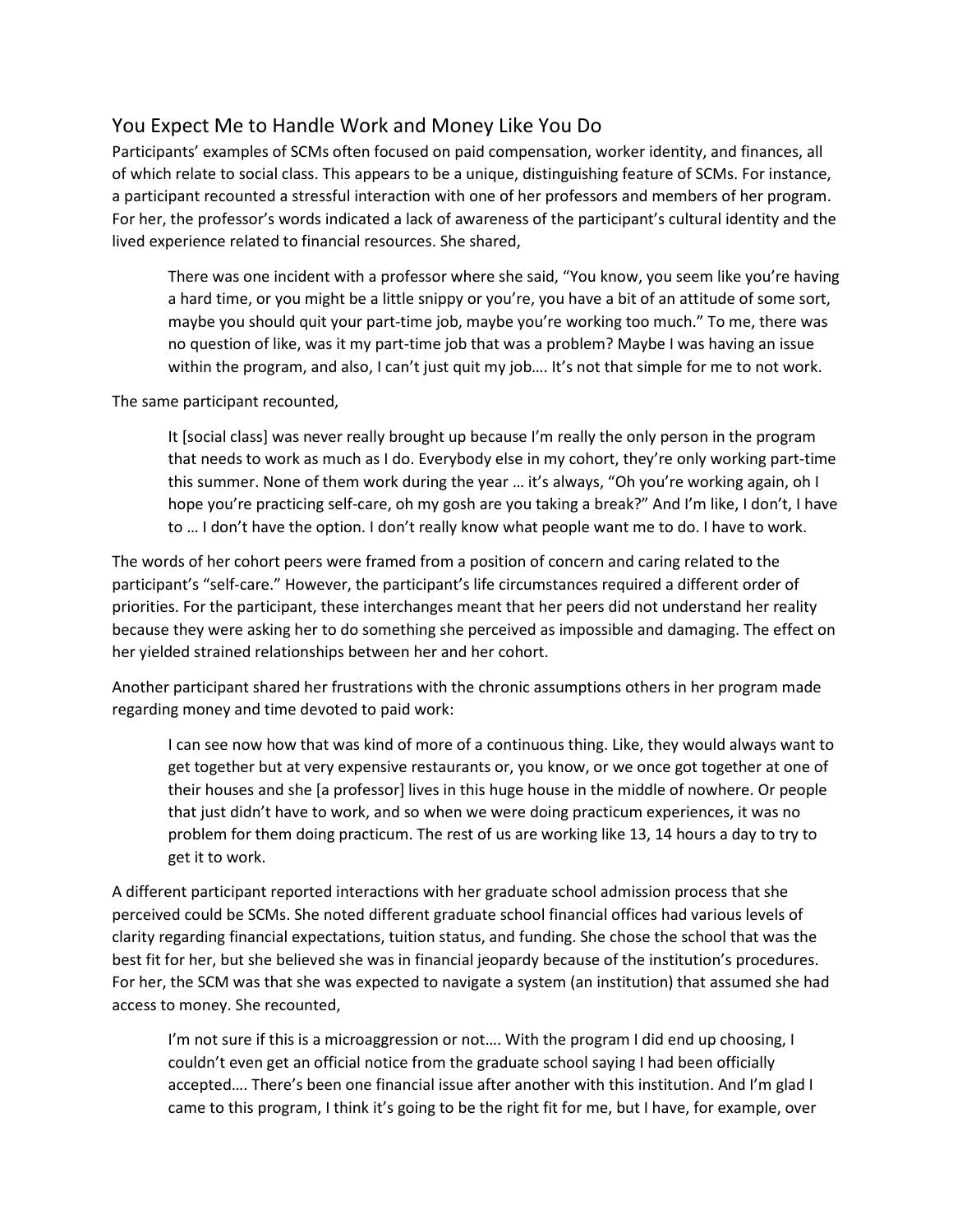the summer, I'm an out-of-state student and I took an online course and they were supposed to have done something to get in-state tuition, but somebody didn't tell somebody else to make it go through so I was getting charged like \$10,000 for one class … I couldn't front this money to pay for a course until they got everything settled. I have a lot of student loans because I was a first-generation college student and I needed to know financially, you know, what the situation was going to be, and it just took a really, really long time to get that information.

As the participant talked about the situation further, she stated,

I don't think it was intentional. But I think as an institution … yeah, I guess maybe it could be [a microaggression], because I don't think it was intentional, but I think as an institution they need to be, and as a program, they need to be more sensitive about the finances of it all. Not everybody can just pick a program because it's the right fit for them. We need to know what our financial situation is going to be. So that, really for me, was something, at one point I … this made me regret that I was in the program, and wished I'd chosen the other one.

#### I Feel So Confused

Many participants recounted confusion about their experiences of SCMs. Some had attribution confusion: They wondered if they were experiencing a microaggression related to their social class, gender, race, or some combination of the three. It was challenging for them to make sense of these experiences. Other participants explored how their other identities impacted how they understood SCMs.

One participant shared her experience of feeling confused. She felt confusion not only in whether a microaggression was occurring, but also about what part of her identity was being targeted, stating, "Did that just happen to me? And what kind of ism was that, that just happened to me? Was it classism, racism? We don't know what kind of ism that was; we just know that it happened."

For another participant, her social class status, in particular her income, made it challenging for her to acknowledge her White privilege. She was confused about how her race privilege related to her lived experience of being marginalized by social class. She experienced confusion related to her intersecting cultural identities (of being White and low income) and explained further,

I was definitely one of the people who White privilege was very hard for me to grasp at first because I grew up in [a large, urban city] so … even though I was White, I grew up numerically as a minority but still having some of those White privileges. But also being low income. So that was really hard for me to understand at first.

#### I Have Learned How to Deal With SCMs

In addition to the harmful impact of SCMs, we noticed many participants demonstrated resilience and an ability to reframe. For instance, they described strategies they developed because of navigating microaggressive experiences. They reported strengthening resistance behaviors, coping skills, and an expanded capacity for empathy. Although the experiences were not enjoyable, many participants appeared to have grown as a result. One participant shared her approach: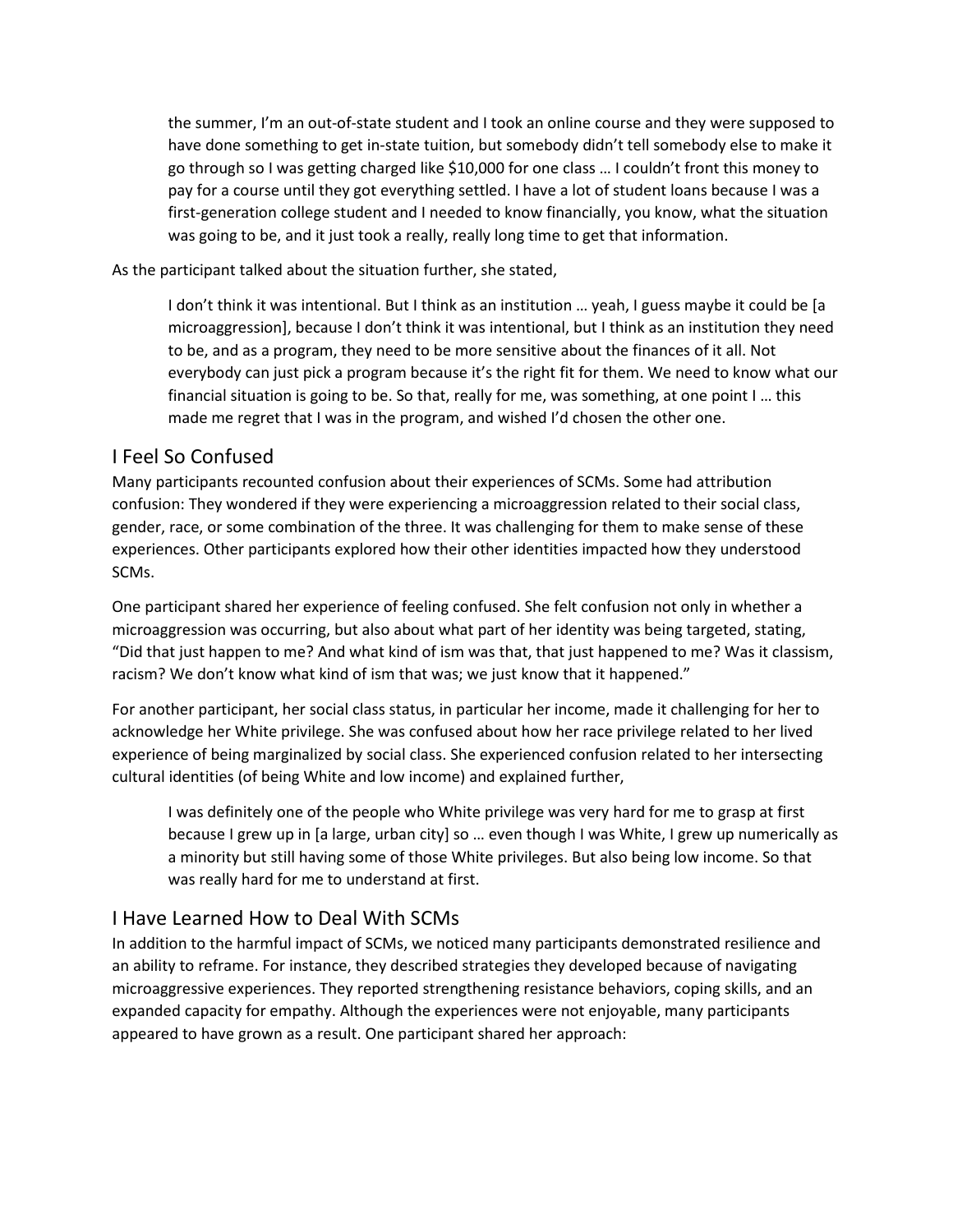I have a, I wouldn't call it a bad habit, but I have a habit of confrontation…. Confrontation doesn't scare me. So, it's sort of … it's sort of one of those things where, if, if there is an issue, I confront that issue, and so some people can deal with that and some people can't.

Another participant described her skill development with how to navigate social class systems that were new to her. She shared, "Over time I have learned to play the game. I know what to say. I know what not to say. I know when to say it. I know when to do things, when not to do them."

One other participant identified greater self-awareness as a result of her experiences of SCMs. Also, she will apply what she learned to her future as a counselor educator:

I have learned this past year and in the doc[toral] program that part of our job as faculty and as supervisors is to have an open dialogue with students and have them create an area of safety where they feel comfortable discussing these things, and that is a big part of being a teacher or a supervisor especially in what we do. So that gave a greater scope of awareness with that as well. I don't think that I would have had that if I had not had those experiences.

## I Now Know What Needs to Change, and This Is What We Need to Do

We identified several recommendations and goals for counselor educators that were rooted in the participants' experiences. In general, participants encouraged strategies that are consistent with counselor competence and relationship development (e.g., being self-aware, checking assumptions). These ideas arose as a direct result of participants' experiences of SCMs and reflections on those experiences. One participant suggested that

they [SCMs] are every bit as valid, that they are every bit as impactful and … people need to try and be aware of them. Just as much as you do if it were race, or ethnicity, or gender, or sexual orientation.

A participant recommended,

I would encourage counselor educators to talk about social class microaggressions with their students, maybe in multicultural class but really across all of the classes that we teach so that the students can really begin to look for those things in their practicum and in their internships and even in their everyday lives…. As educators, bringing that up as a concern or as an issue for our students so that it begins to enter into their awareness.

#### Another participant reflected,

I would say it would be great to have a conversation in class, and I would let people define it [social class] for themselves like even if they aren't, they see themselves upper middle class or lower class, let people define it for themselves and let that play out, because I think that [social] class will become a big issue in therapy and therapeutic modalities as we have more people who need mental health treatment and that we need to be more inclusive—when we select how we are going to help people of different levels.

#### In the words of another participant,

Particularly for students who identify as minorities, or they experience some type of oppression and the professor is aware of it, they oftentimes want to become an ally very quickly. They want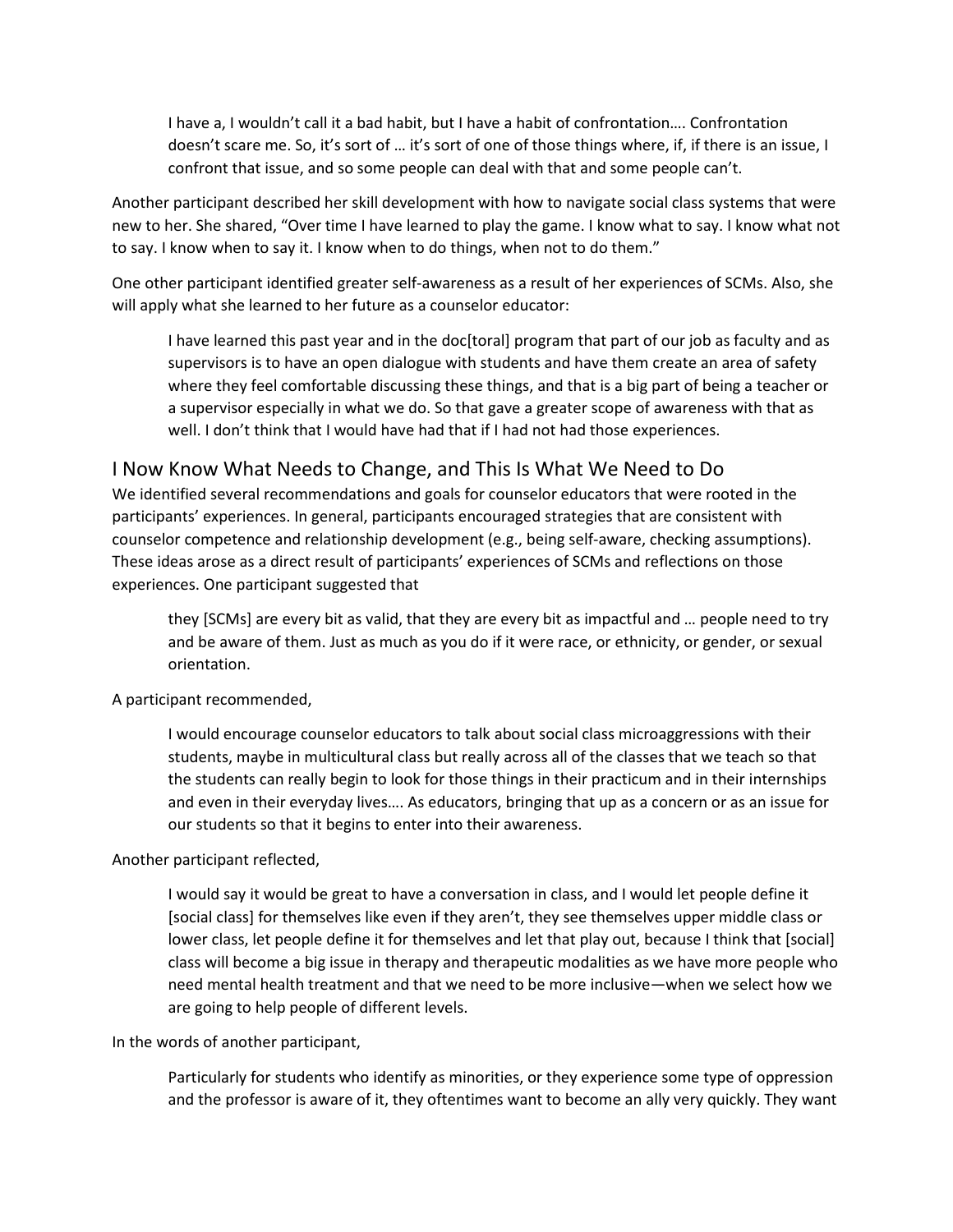to help you. They want to work with you…. And that's appreciated, but you have to make sure the person wants that from you. Just because you have the greatest hope for them, and you want to help them, doesn't mean they necessarily will bond with you to receive that help, and you have to be okay with that.

One participant summarized our findings with the following advice: "Know your students individually. Ask before you assume. Never jump to a conclusion. And never make a student feel like what you're saying is right and they're wrong when it comes to their personal life."

## **Discussion**

In this study, we explored doctoral-level counseling students' encounters with SCMs. Our findings indicate that SCMs are consistent with what is known currently about microaggressions and that SCMs parallel other microaggressions (e.g., insensitive remarks) in form as well as in methods of transmission (e.g., institutional barriers; Liegghio & Caragata, **[2016](https://onlinelibrary.wiley.com/doi/full/10.1002/ceas.12115#ceas12115-bib-0013)**; L. Smith et al., **[2016](https://onlinelibrary.wiley.com/doi/full/10.1002/ceas.12115#ceas12115-bib-0026)**; Sue, **[2010b](https://onlinelibrary.wiley.com/doi/full/10.1002/ceas.12115#ceas12115-bib-0030)**; Sue et al., **[2007](https://onlinelibrary.wiley.com/doi/full/10.1002/ceas.12115#ceas12115-bib-0032)**). Additionally, we found similarities in how recipients felt as they persisted and attempted to make sense of SCMs (e.g., invalidated, confused). Furthermore, although SCMs do harm, they also have the potential to stimulate growth and resilience, or what Sue (**[2010b](https://onlinelibrary.wiley.com/doi/full/10.1002/ceas.12115#ceas12115-bib-0030)**) called "strength through adversity" (p. 84). Many participants shared adaptive and creative responses to the repeated denigration, oppression, and *othering* they experienced.

Similar to examples of racism, sexism, and heterosexism, SCMs appear to exist on individual, cultural, and systemic levels (L. Smith & Redington, **[2010](https://onlinelibrary.wiley.com/doi/full/10.1002/ceas.12115#ceas12115-bib-0028)**; L. Smith et al., **[2016](https://onlinelibrary.wiley.com/doi/full/10.1002/ceas.12115#ceas12115-bib-0026)**; Sue, **[2010b](https://onlinelibrary.wiley.com/doi/full/10.1002/ceas.12115#ceas12115-bib-0030)**). Participants shared instances of personal attacks and insults. Also, they relayed examples of cultural mismatches in expectations about what is *normal* and acceptable behavior. Additionally, they recounted interactions at the systemic and institutional levels whereby they experienced marginalization from the policies and expectations of their environments. In these ways, SCMs epitomize the adage of a "slow death by a thousand cuts" (Sue, **[2010b](https://onlinelibrary.wiley.com/doi/full/10.1002/ceas.12115#ceas12115-bib-0030)**, p. 66). SCMs are relentless. Participants believed there was no escape, and the impact was devastating.

Often, participants felt as though they were in a no-win scenario, caught between the reality of their lives and the assumptions of others. This caused a great deal of discord, frustration, and disappointment. It is important to note that participants approached their situations by trying to fit in and comply with expectations. However, through their experiences of SCMs, they learned they did not fit in and could not always meet expectations, which spurred responses of isolation, guardedness, shame, and hopelessness (Constantine & Sue, **[2007](https://onlinelibrary.wiley.com/doi/full/10.1002/ceas.12115#ceas12115-bib-0006)**; Liegghio & Caragata, **[2016](https://onlinelibrary.wiley.com/doi/full/10.1002/ceas.12115#ceas12115-bib-0013)**; L. Smith et al., **[2016](https://onlinelibrary.wiley.com/doi/full/10.1002/ceas.12115#ceas12115-bib-0026)**).

Applications of power and power dynamics were evident throughout the data. Often, participants received microaggressive messages from people in positions of power, whether from expected authority figures or members of dominant sociocultural groups (Sarcedo et al., **[2015](https://onlinelibrary.wiley.com/doi/full/10.1002/ceas.12115#ceas12115-bib-0021)**; L. Smith et al., **[2016](https://onlinelibrary.wiley.com/doi/full/10.1002/ceas.12115#ceas12115-bib-0026)**). Notably, the experiences did not overtly stem from open dialogue about social class. Instead, it appears participants perceived SCMs arising from indirect, subtle messages from people benefiting from a classist system (Cook & O'Hara, **[2017](https://onlinelibrary.wiley.com/doi/full/10.1002/ceas.12115#ceas12115-bib-0008)**). Furthermore, according to participants' reports, the systems and people transmitting SCMs appeared to be largely unaware of the harm they were imposing. A hallmark of microaggressions is that they are most often outside the awareness of those in power who send the message to recipients they do not belong, are inferior, need to assimilate, or need to disappear (L. Smith, Li, Dykema, Hamlet, & Shellman, **[2013](https://onlinelibrary.wiley.com/doi/full/10.1002/ceas.12115#ceas12115-bib-0025)**; L. Smith, Mao, Perkins, & Ampuero, **[2011](https://onlinelibrary.wiley.com/doi/full/10.1002/ceas.12115#ceas12115-bib-0027)**; Sue, **[2010b](https://onlinelibrary.wiley.com/doi/full/10.1002/ceas.12115#ceas12115-bib-0030)**). It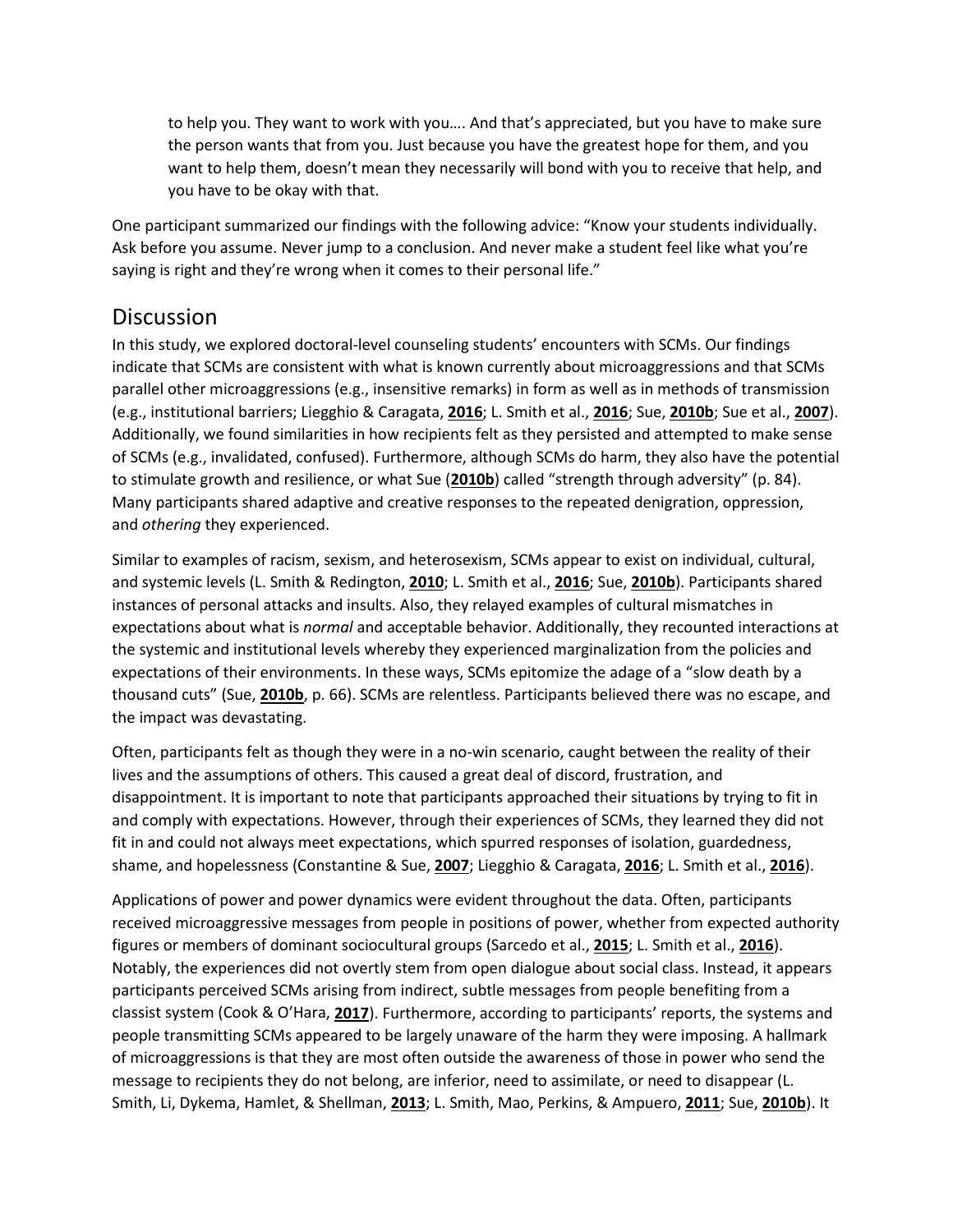appears people engaging in SCMs are exhibiting cultural encapsulation about the harmful impact their unexamined expectations and lack of awareness have on recipients.

#### Implications for Counselor Education

It is important for the counseling profession to foster training environments and relationships that are growth promoting, validating, open, and safe. We recommend counselor educators and supervisors expand their awareness, knowledge, skills, and actions (Ratts et al., **[2016](https://onlinelibrary.wiley.com/doi/full/10.1002/ceas.12115#ceas12115-bib-0020)**) regarding SCMs and incorporate competence-building activities into counselor preparation and continuing education. As we better understand SCMs, we can better prepare professional counselors to recognize, prevent, intervene, and recover when SCMs occur. Furthermore, we concur with recommendations to create safer environments for counselors and students to reflect on their beliefs, biases, and prejudices. This is particularly important for established professionals (i.e., not students) who may believe they could lose credibility or professional integrity if they were to admit they have unknowingly participated in oppressive or discriminatory behavior (Liegghio & Caragata, **[2016](https://onlinelibrary.wiley.com/doi/full/10.1002/ceas.12115#ceas12115-bib-0013)**).

Although this is a valid concern, we believe there is strength in changing one's behaviors and uncovering ways to support others and to dismantle SCMs. For example, counselor educators who want to identify as support persons or advocates might consider broaching this topic with students to obtain permission to enter an advocacy role. A script might be,

I think you might be experiencing marginalization related to social class or other dimensions of your identity. I know you are capable of handling yourself, and, at the same time, I'm wondering if I might advocate with you or on your behalf. If that would be helpful, please let me know how I might support you or connect you with resources.

However, this kind of intentional interchange can occur only if the educator has come to terms with previously held biases and is able to recognize that a student is experiencing SCMs.

We assert counselor educators and higher education administration officials must learn more about the needs, resources, and lived experiences of students of various social class backgrounds, particularly students who are first-generation college students, who are from low social class, and/or who have limited resources (Sarcedo et al., **[2015](https://onlinelibrary.wiley.com/doi/full/10.1002/ceas.12115#ceas12115-bib-0021)**; L. Smith et al., **[2016](https://onlinelibrary.wiley.com/doi/full/10.1002/ceas.12115#ceas12115-bib-0026)**). This might include surveys, focus groups, continuing education, or informal discussions where they broach topics related to SCMs and social class, including beliefs people hold about low social class groups (L. Smith et al., **[2011](https://onlinelibrary.wiley.com/doi/full/10.1002/ceas.12115#ceas12115-bib-0027)**, **[2013](https://onlinelibrary.wiley.com/doi/full/10.1002/ceas.12115#ceas12115-bib-0025)**, **[2016](https://onlinelibrary.wiley.com/doi/full/10.1002/ceas.12115#ceas12115-bib-0026)**). Information about institutional deadlines, policies, and financial aid should be as simple and clear as possible to promote true access to higher education.

Furthermore, universities could provide mentoring and programmatic support for first-generation doctoral students that mirrors undergraduate programs, such as the Educational Opportunities Program, that rarely extend to graduate studies. In addition, congruent with our findings, it is important to include students' voices in crafting and implementing policies affecting them, including well-meaning support systems within programs. Students' feedback is imperative to providing effective support and interventions to meet their needs (L. Smith et al., **[2016](https://onlinelibrary.wiley.com/doi/full/10.1002/ceas.12115#ceas12115-bib-0026)**). Counselor educators and supervisors could promote change at higher levels by presenting this information (with or on behalf of students) to clinical coordinators or university administrators.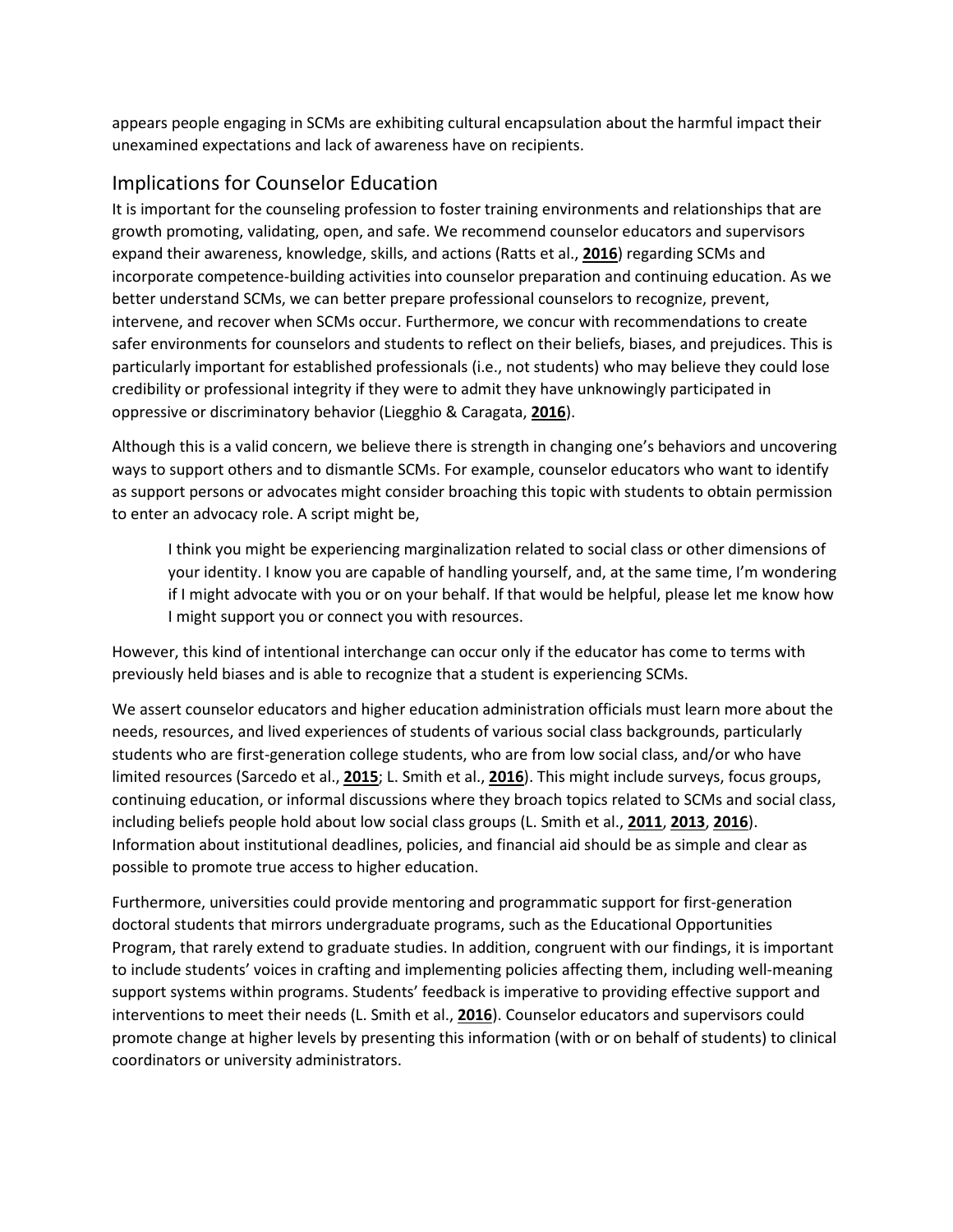## Limitations and Directions for Future Research

Several limitations exist within this study. First, although our sample was national, most participants lived in the southern region of the United States. It is possible experiences of SCMs might have different meanings in different regions, and future research could examine experiences in other regions. Second, we selected participants who acknowledged the existence of SCMs and could articulate having experienced SCMs. Future researchers should consider how people who have not experienced SCMs understand the construct, including if they have witnessed SCMs and whether they may have participated in SCMs in the past. A third limitation includes the potential variations in interpretation among researchers. It is possible other researchers may have different interpretations; we encourage additional investigations. Finally, our participants included only one male participant and no participants who identified as transgender or gender expansive; we recommend interviewing people of diverse gender identities as gender may be a component of understanding the lived experiences of SCMs.

## References

American Counseling Association. ( 2014). ACA code of ethics. Alexandria, VA: Author.

- American Psychological Association. ( 2010). Publication manual of the American Psychological Association ( 6th ed.). Washington, DC: Author.
- Brocki, J. M., & Wearden, A. J. ( 2006). A critical evaluation of the use of interpretative phenomenological analysis (IPA) in health psychology. Psychology & Health, 21, 87– 108. doi:10.1080/14768320500230185
- Capodilupo, C. M., Nadal, K. L., Corman, L., Hamit, S., Lyons, O. B., & Weinberg, A. ( 2010). The manifestation of gender microaggressions. In D. Sue (Ed.), Microaggressions and marginality: Manifestation, dynamics, and impact (pp. 193– 216). Hoboken, NJ: Wiley.
- Constantine, M. G. ( 2007). Racial microaggressions against African American clients in cross-racial counseling relationships. Journal of Counseling Psychology, 54, 1– 16. doi:10.1037/0022- 0167.54.1.1
- Constantine, M. G., & Sue, D. W. ( 2007). Perceptions of racial microaggressions among Black supervisees in cross-racial dyads. Journal of Counseling Psychology, 54, 142– 153.
- Cook, J. M., & Lawson, G. ( 2016). Counselors' social class and socioeconomic status understanding and awareness. Journal of Counseling & Development, 94, 442– 453. doi:10.1002/jcad.12103
- Cook, J. M., & O'Hara, C. ( 2017). A tentative theory of the function of social class microaggressions via interpretative phenomenological analysis. Manuscript submitted for publication.
- Council for Accreditation of Counseling and Related Educational Programs. ( 2015). CACREP 2016 standards. Alexandria, VA: Author.
- Hunt, B. ( 2011). Publishing qualitative research in counseling journals. Journal of Counseling & Development, 89, 296– 300. doi:10.1002/j.1556-6678.2011.tb00092.x
- Larkin, M., & Thompson, A. R. ( 2012). Interpretative phenomenological analysis in mental health and psychotherapy research. In A. Thompson & D. Harper (Eds.), Qualitative research methods in mental health and psychotherapy: A guide for students and practitioners (pp. 99– 116). Oxford, England: Wiley.
- Lewis, J. A., Mendenhall, R., Harwood, S. A., & Huntt, M. B. ( 2013). Coping with gendered racial microaggressions among Black women college students. Affilia: Journal of African American Studies, 17, 51– 73. doi:10.1007/s12111-012-9219-0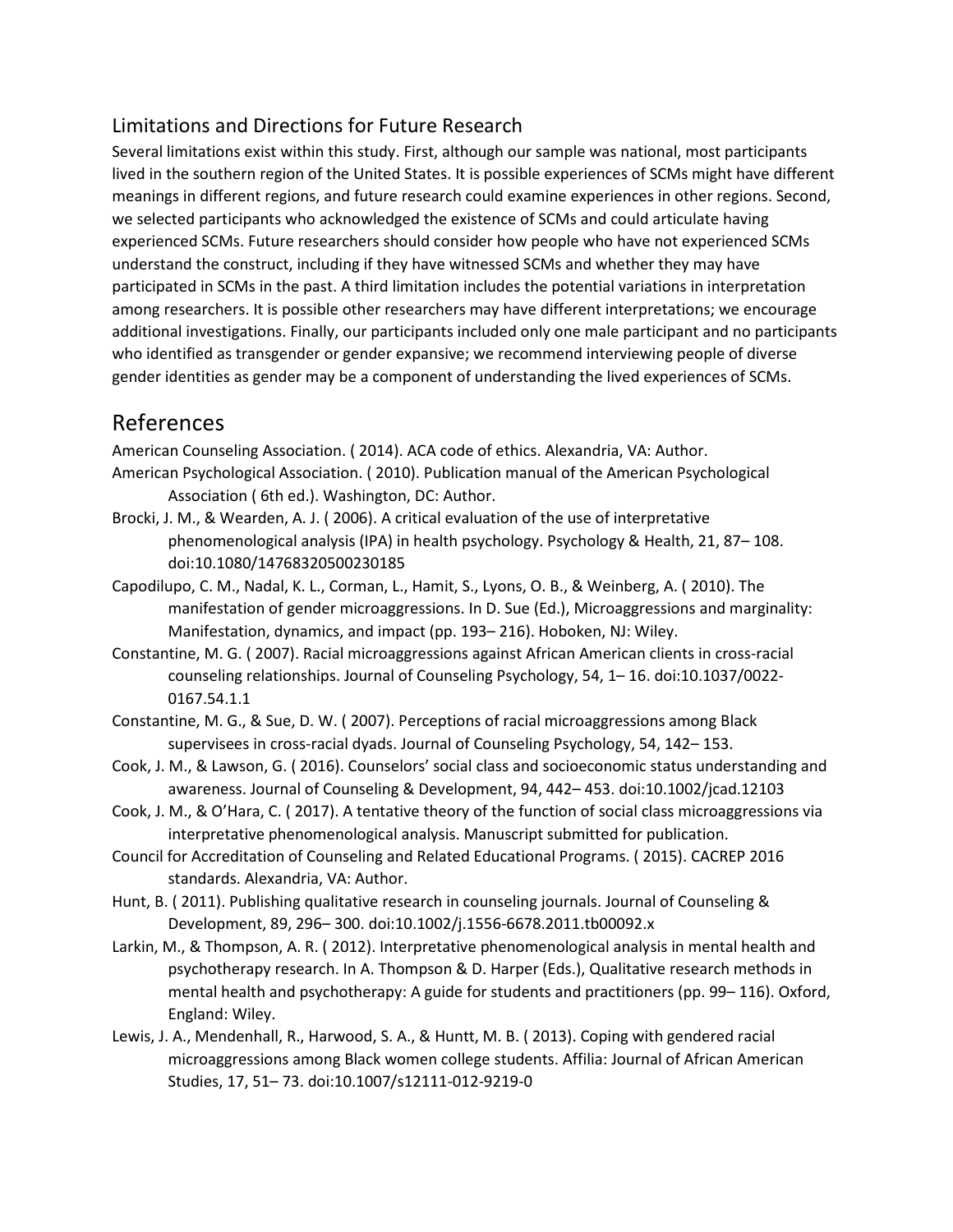- Liegghio, M., & Caragata, L. ( 2016). "Why are you talking to me like I'm stupid?": The micro-aggressions committed within the social welfare system against lone mothers. Journal of Women and Social Work, 31, 7– 23. doi:10.1177/0886109915592667
- Liu, W. M., Soleck, G., Hopps, J., Dunston, K., & Pickett, T. ( 2004). A new framework to understand social class in counseling: The social class worldview model and modern classism theory. Journal of Multicultural Counseling and Development, 32, 95– 122. doi:10.1002/j.2161- 1912.2004.tb00364.x
- Nadal, K. L. ( 2011). The Racial and Ethnic Microaggressions Scale (REMS): Construction, reliability, and validity. Journal of Counseling Psychology, 58, 470– 480. doi:10.1037/a0025193
- Nadal, K. L. ( 2013). That's so gay! Microaggressions and the lesbian, gay, bisexual, and transgender community. Washington, DC: American Psychological Association.
- National Board for Certified Counselors. ( 2012). Code of ethics. Retrieved from http://www.nbcc.org/Assets/Ethics/NBCCCodeofEthics.pdf
- Patton, M. Q. ( 2014). Qualitative research and evaluation methods: Integrating theory and practice ( 4th ed.). Los Angeles, CA: Sage.
- Pierce, C., Carew, J., Pierce-Gonzalez, D., & Willis, D. ( 1978). An experiment in racism: TV commercials. In C. Pierce (Ed.), Television and education (pp. 62– 88). Beverly Hills, CA: Sage.
- Ratts, M. J., Singh, A. A., Nassar-McMillan, S., Butler, S. K., & McCullough, J. R. ( 2016). Multicultural and social justice counseling competencies: Guidelines for the counseling profession. Journal of Multicultural Counseling and Development, 44, 28– 48. doi:10.1002/jmcd.12035
- Sarcedo, G. L., Matias, C. E., Montoya, R., & Nishi, N. ( 2015). Dirty dancing with race and class: Microaggressions toward first-generation and low income college students of color. Journal of Critical Scholarship on Higher Education and Student Affairs, 2, 1– 17.
- Seidman, I. ( 2006). Interviewing as qualitative research: A guide for researchers in education and the social sciences ( 3rd ed.). New York, NY: Teachers College Press.
- Shelton, K., & Delgado-Romero, E. A. ( 2011). Sexual orientation microaggressions: The experience of lesbian, gay, bisexual, and queer clients in psychotherapy. Journal of Counseling Psychology, 58, 210– 221.
- Smith, J. A., Flowers, P., & Larkin, M. ( 2009). Interpretative phenomenological analysis: Theory, method, and research. London, United Kingdom: Sage.
- Smith, L., Li, V., Dykema, S., Hamlet, D., & Shellman, A. ( 2013). "Honoring somebody that society doesn't honor": Therapists working in the context of poverty. Journal of Clinical Psychology, 69, 138– 151. doi:10.1002/jclp.21953
- Smith, L., Mao, S., & Deshpande, A. ( 2016). "Talking across worlds": Classist microaggressions and higher education. Journal of Poverty, 20, 127– 151. doi:10.1080/10875549.2015.1094764
- Smith, L., Mao, S., Perkins, S., & Ampuero, M. ( 2011). The relationship of clients' social class to early therapeutic impressions. Counselling Psychology Quarterly, 24, 15– 27. doi:10.1080/09515070.2011.558249
- Smith, L., & Redington, R. M. ( 2010). Class dismissed. In D. W. Sue (Ed.), Microaggressions and marginality (pp. 269– 285). Hoboken, NJ: Wiley.
- Sue, D. W. ( 2010a). Microaggressions and marginality. Hoboken, NJ: Wiley.
- Sue, D. W. ( 2010b). Microaggressions in everyday life: Race, gender, and sexual orientation. Hoboken, NJ: Wiley.